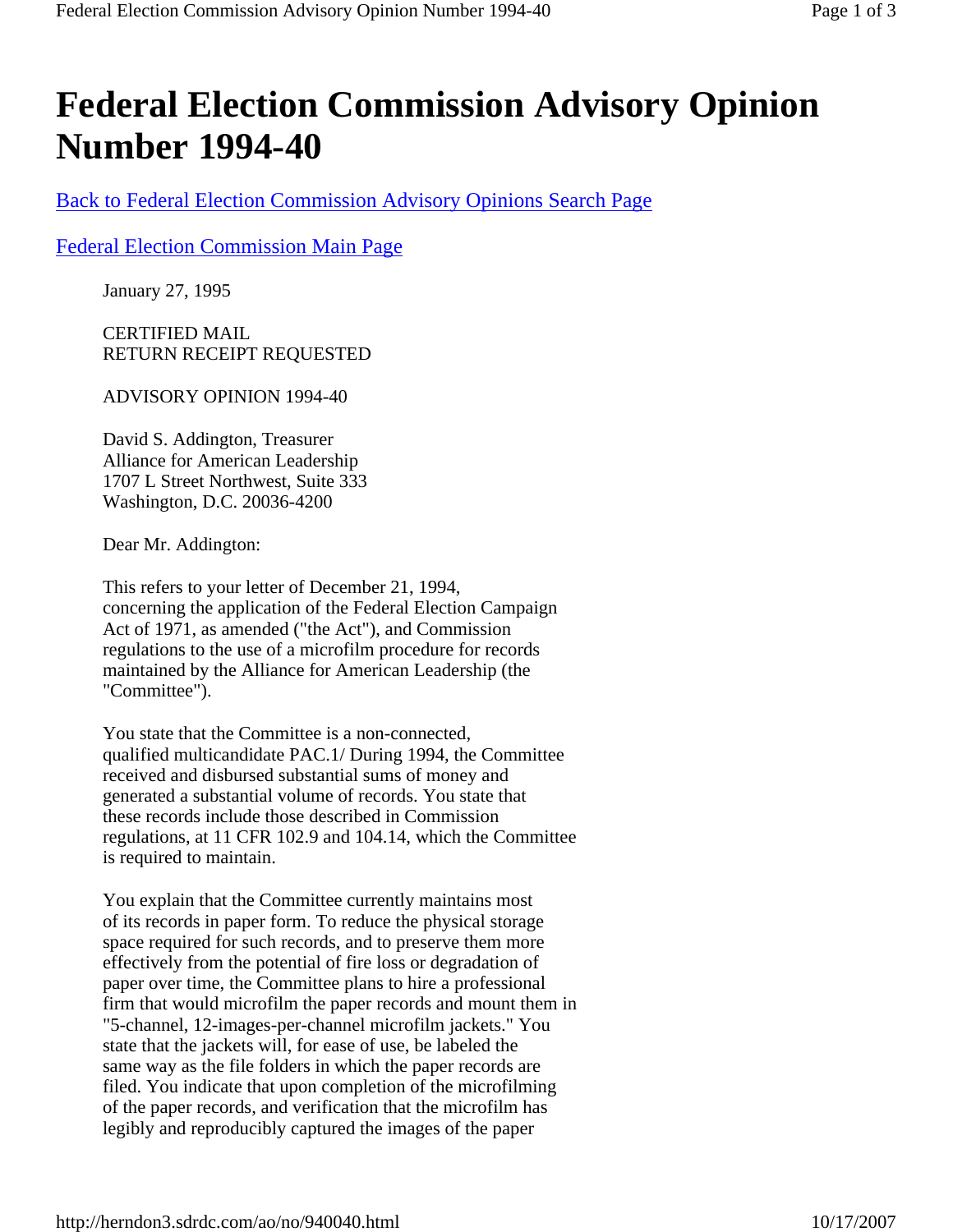records, the Committee would destroy many of the underlying paper records. The microfilm form of the records may be viewed through the use of a microfilm reader machine. Paper copies of the record could be reproduced from the microfilm form of the record by a microfilm printer.

You ask whether the provisions of the Act and Commission regulations, which require a political committee and its treasurer to keep, maintain, and preserve records, are satisfied if the required records are retained solely in microfilm form as described above.

The Act and Commission regulations require that the treasurer of a political committee maintain certain documentation and financial records. 2 U.S.C. §432(c) requires that an account shall be kept of all contributions received by or on behalf of the committee. See also 11 CFR 102.9(a). In addition, the political committee must maintain an account of all disbursements made by or on behalf of the committee with information identifying the specific disbursement, the person receiving the disbursement and identifying any Federal candidate who has received a committee disbursement. 11 CFR 102.9(b)(1) The committee is also obligated to maintain receipts and invoices from (or canceled checks issued to) the payee of any committee disbursement in excess of \$200. 11 CFR 102.9(b)(2).2/

Likewise, 11 CFR 104.14(b)(1) requires that a treasurer of a political committee:

Maintain records, including bank records, with respect to the matters required to be reported, including vouchers, worksheets, receipts, bills and accounts, which shall provide in sufficient detail the necessary information and data from which the filed reports and statements may be verified, explained, clarified and checked for accuracy and completeness.

The documentation required under 2 U.S.C. §432(c) and sections 102.9 and 104.14 must be preserved and available for audit, inspection or examination by the Commission for at least 3 years after the filing of report to which the documentation relates. See 2 U.S.C. §432(d) and 11 CFR 102.9(c) and 104.14(b)(3).

When applying the requirements of these regulations, the Commission has previously permitted the maintenance of a committee's records in non-paper form. See Advisory Opinion 1993-4. In that opinion, a committee wished to make some of